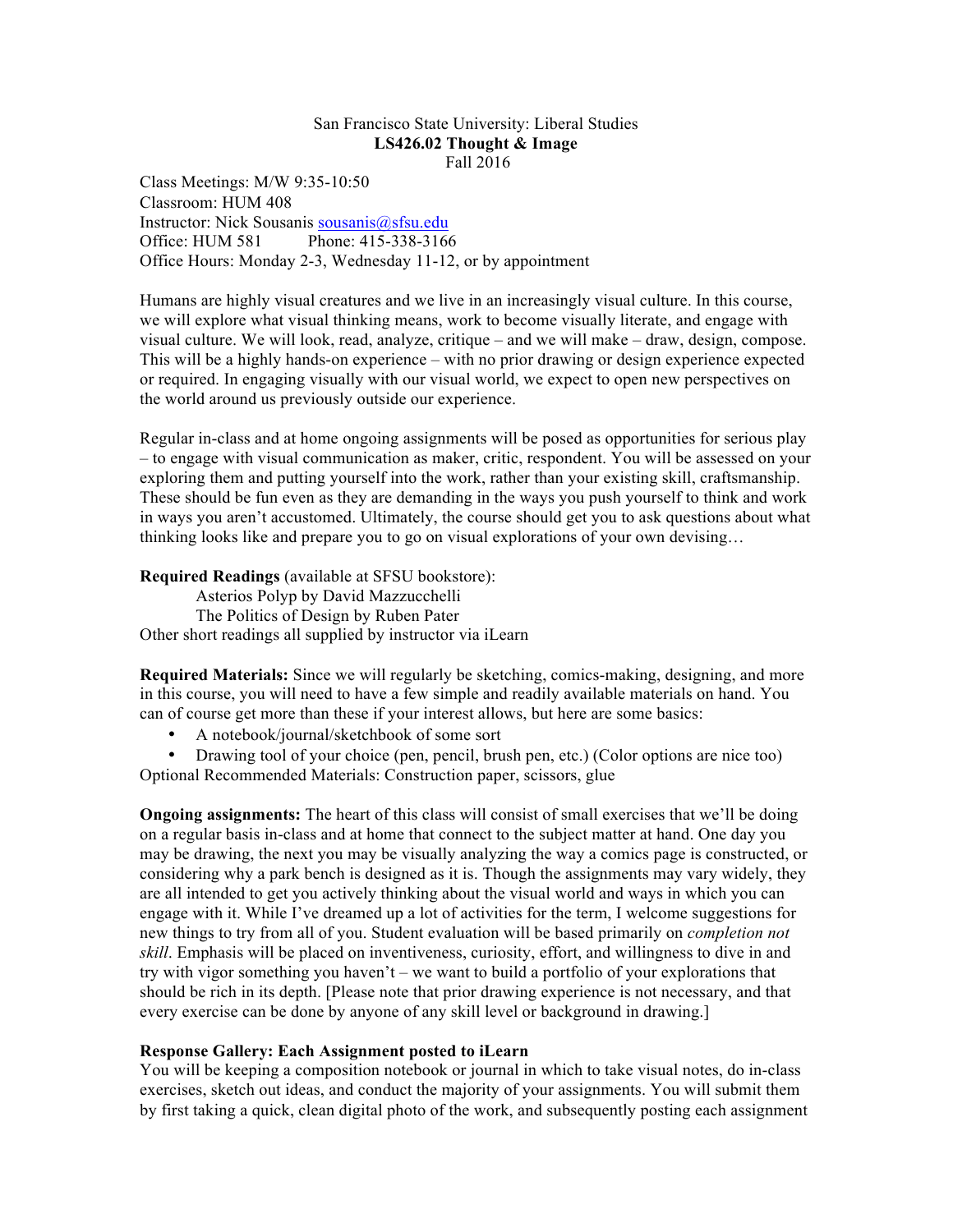to iLearn before the start of class on the day it is due. For each assignment you will enter your last name first, followed by your first, then post your image(s), add any reflective text required (I will specify for each assignment the particular requirements), or upload a PDF, PPT, or other composite file. This will serve as a gallery to share with your classmates, as well as a place for me to respond to your work over the term. For each assignment, I will specify by name where you should upload it to so everything ends up in the right place.

**Final project** – an intense examination of your choosing that addresses something with visual communication or visual culture. You are invited to do this in a visual form, but you may also do it as a traditional essay. Whether project or paper, *what matters most is that it incorporates what we've done over the term, that it demonstrates that you brought to bear your creative and critical attention to it, and is meaningful to you*. Topic and format will be discussed in class and approved in conversation with the instructor. To this end, before you begin the final project, you will be required to submit a formal proposal outlining your intent and the form the project will take.

**Proposal/pitch**: The proposal must be between 100-150 words long, can include any accompanying visual or other information to make clear what you have in mind, and should clearly state how your project relates to course material. Finally, it should indicate the working thesis or aims of your proposed project. Input from cohort and review by instructor will shape revisions – upon which student will receive approval to proceed.

For those doing a project in a creative format, your project needs to address course material in some fundamental way. That is, your project should indicate an advanced understanding of what we've explored over the term. In addition to your project itself, you are required to submit a short reflective essay 500-1000 words long that outlines your motivations and aims for the project in relation to the overall course content.

If you choose to do it as a traditional paper, you will draw on what we have learned to write a traditional analytical essay of 1500-2000 words. Your essay should have a clearly-outlined thesis—that is, it should have an argument, and be an attempt to convince the reader of something concerning the topic in visual communication/culture you are addressing.

**Final Gallery Tour:** On the final regular class period, December 14, everyone will showcase a visual summary – essentially a small poster – of their final projects. We will discuss specifics of this activity over the term. Final projects are due by noon on Wednesday December 21.

#### **Grades**

Ongoing Activities: 40% – graded as Complete/No Credit Special Project 1 & 2: 30% Visual Analysis project; TBA Final Project: 30%

**Grading Criteria**: You will produce a great deal of work over the term in the form of ongoing activities. These will be graded either as completed or no credit. There will be two Special Projects assigned over the term that will receive in-depth feedback and be assigned letter grades, as will the Final Project. As I emphasized above – all your work will be evaluated primarily on completion, your willingness and effort to try new approaches, your curiosity, along with an understanding of how the work we are doing relates to the course material.

**Course Outline**: Some changes to our outline may occur as we may end up devoting more time to some things than expected or make room for ideas I hadn't anticipated. You will be apprised in class via email and iLearn so that we all remain on the same page, and you are expected to regularly check iLearn and your sfsu.edu account to ensure you are on top of things.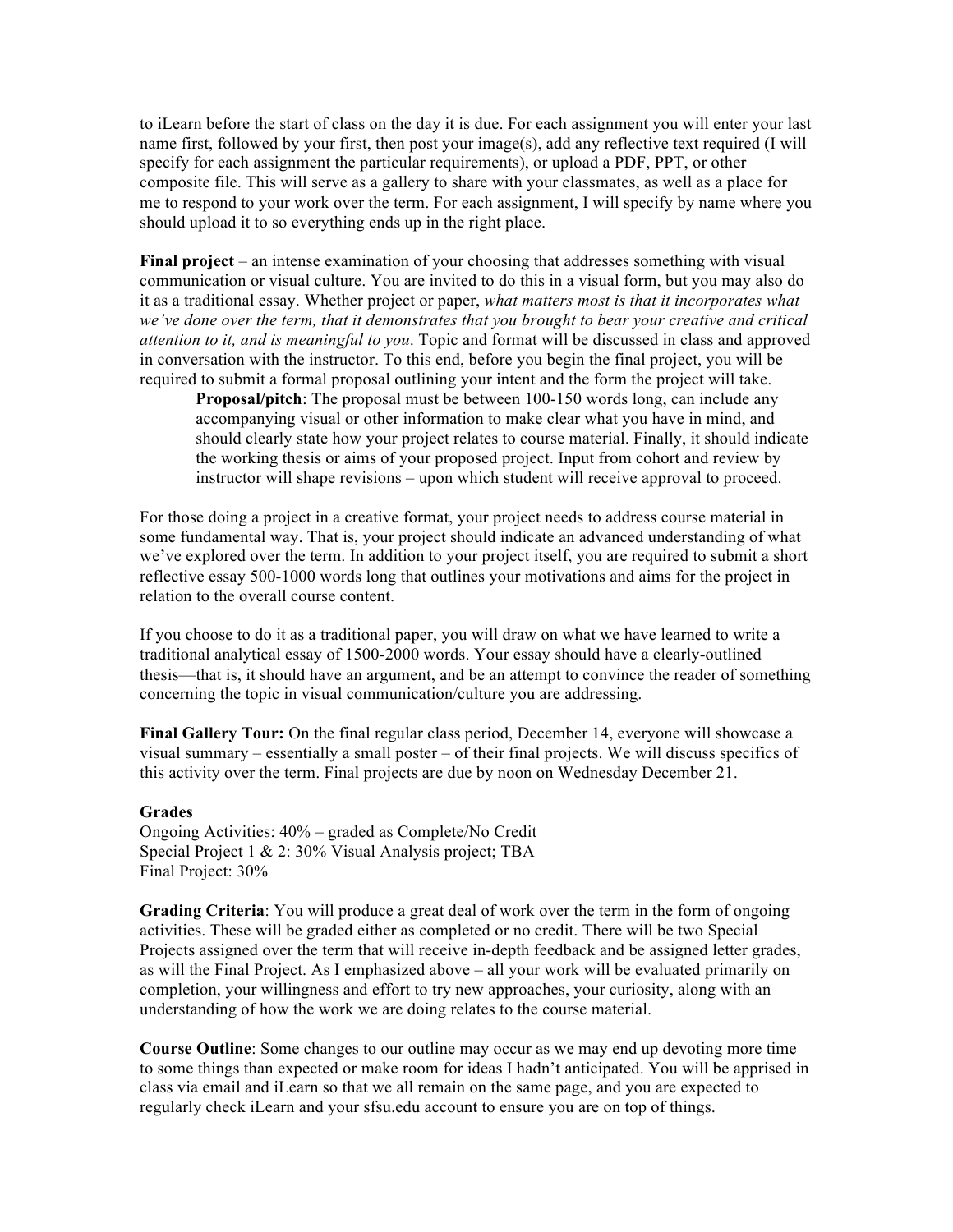Class  $1 \frac{8}{24}$ /16: Intro – overview In-class exercise Class 2 8/29/16: "The privileging of text" & Visual Notetaking HW: Sketchnote of class Class 3 8/31/16: "The Eyes Have it": Perception – optics, cognition HW: Drawing exercise Class 4 9/7/16: "Making before Matching" Drawing – Gombrich In-Class: Drawing Exercise Class 5 9/12/16: "Drawing to See" In-class: Drawing exercise Class 6 9/14/16: "Embodied Drawing" – Molly Bang, Gonyea, In-class: Metaphorical drawing Class 7 9/19/16: "I See Faces Everywhere" In-class: Boids Class 8 9/21/16: "Do you speak Emoji?" HW: Emoji short story… Class 9 9/26/16: "Understanding Comics" – history & McCloud, sequential art… In-class: Panel Lottery, comics collaborative exercise HW: Sketchnote summaries Class 10 9/28/16: "Comics & The Fourth Dimension" Comics; time/space In-class: Grids & Gestures comics making exercise Class 11 10/3/16: Comics: *Asterios Polyp* Pt 1 – multimodality HW: Reading response Class 12 10/5/16: Comics: *Asterios Polyp* continued HW: Reading response HW: Shape of your thoughts – due in a week… Class 13 10/10/16: Comics analysis wrapped… HW: Visual Analysis Project – Due in a week Class 14 10/12/16: The Shape of Our Thoughts In-class discussion of What Your Thinking Looks Like… Class 15 10/17/16: Guest: Andrea Kantrowitz "Drawing as Thinking" In-class: Drawing exercises Visual Analysis Project Due Class 16 10/19/16: Guest: RJ Andrews "Data Stories" – Data Visualization In-class: TBA Class 17 10/24/16: Data Visualization 2 – Mark Lombardi – network diagrams HW: Data Viz project Class 18 10/26/16: Data Viz 3: Halloween stories?? Maps HW: Read Kimmelman (iLearn) Class 19 10/31/16: Art criticism HW: Response to art work Class 20 11/2/16: Visual Culture: Selfies 1 In-class: Small workshop on drafting a proposal/abstract HW: Draft Proposal Class 21 11/7/16: Final Project Proposal DUE; Selfies 2 In-class: discussion of project proposals Class 22 11/9/16: Photoshopped… Reading: excerpt from Politics of Design Class 23 11/14/16: Gender children clothing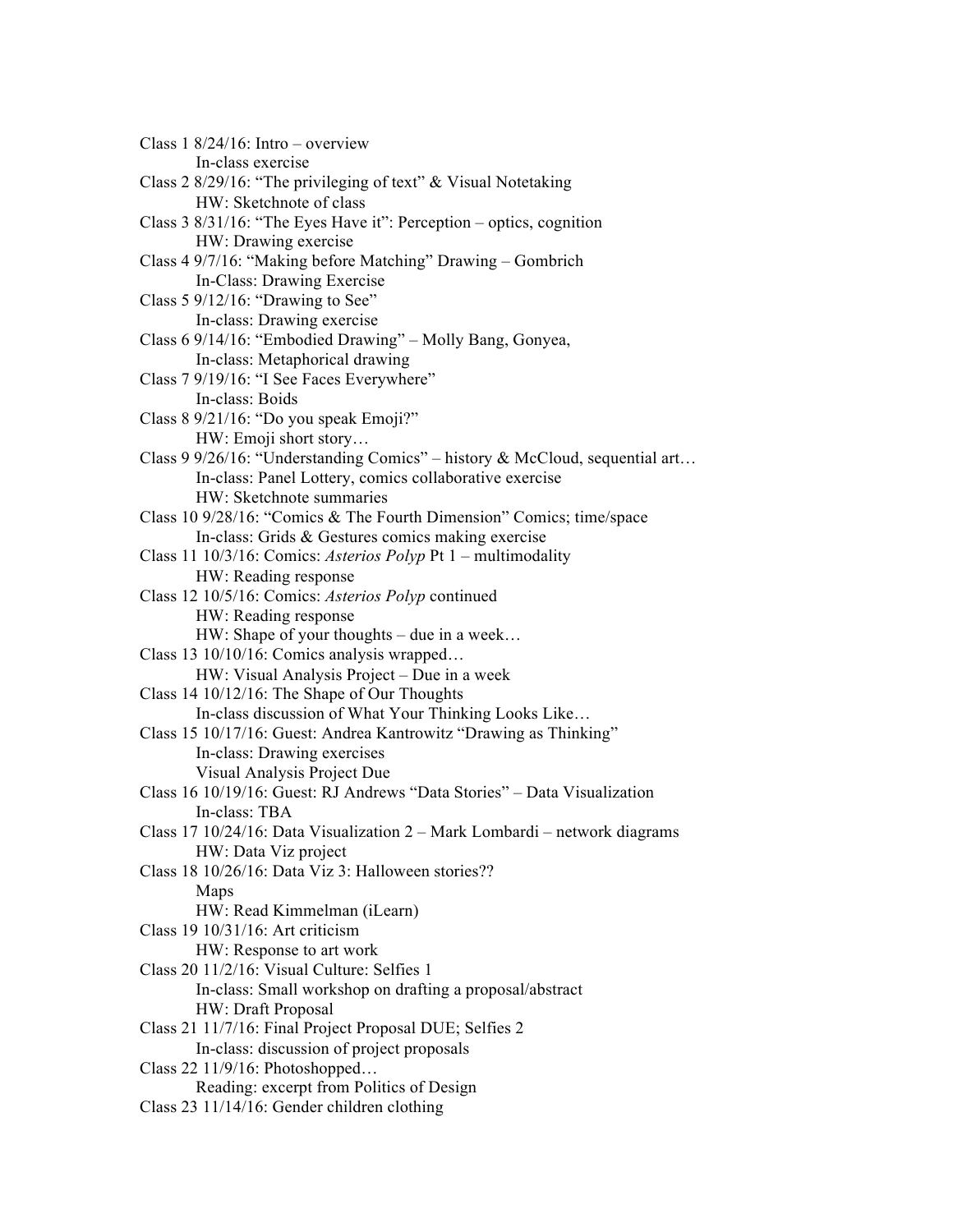HW: TBA Class 24 11/16/16: Fonts/Semiotics? Read excerpt from Politics of Design Class 25 11/28/16: "Unpleasant Architecture" 99% Invisible HW: Response to public architecture & suggestion for improvement Class 26 11/30/16: Flag Design 99% Invisible HW: Design a Flag Class 27 12/5/16: Logo Evolution HW: Analyze evolution of team or corporate mascot over time Class 28 12/7/16: Disabilities: Blind; Deaf/signing Class 29 12/12/16: TBA Class 30 12/14/16: in-class Gallery tour

Final Exam Period: Wednesday, December 21, 10:45-1:15

# *iLearn*

We will be using the iLearn website for this class. Those of you unfamiliar with iLearn can find resources and assistance online as well as with the office of Academic Technology. You are automatically enrolled in iLearn for all of your courses registered at SFSU.

Academic Technology website: http://at.sfsu.edu iLearn log-in page: https://ilearn.sfsu.edu/login/index.php

## **Course Policies**

**Classroom approach:** I consider learning as acquiring the tools to follow one's own curiosity, and thus teaching means providing a framework, establishing an environment for participants to explore and thrive. Rather than being out in front, I see my role as accompanying students on a journey we all make together.

**Classroom Policies:** Because many of the ongoing activities will be done in-class, attendance is important and expected. Of course, sometimes obligations, illness, or other unforeseen events make attendance impossible. If you know of an upcoming obligation or ongoing health/personal challenges that that will preclude your attendance, let me know in advance and we will make alternative arrangements. In addition, repeatedly coming late to class is unacceptable and will not be tolerated. We want this classroom to be a great learning environment for everyone, so we need to all take care of each other to make it so. Laptops and smart devices, if used well, can complement discussion and so are permitted. If they are being used in a way that detracts from the overall environment, the instructor will address that.

### **Late Papers and Homework Assignments**

An assignment is considered late if it is not turned in at the beginning of class on the day it is due. Assignments that are turned in up to a week late will be marked accordingly and receive a full‐ grade deduction. Medical or family emergencies are valid excuses and will be accepted with written documentation. Also, assignments will not be accepted over email unless special arrangements are made with me.

# **Contact and Feedback**

You are encouraged to visit office hours or make an appointment to discuss the topics covered in class, and to clarify any questions you may have about assignments and requirements. When